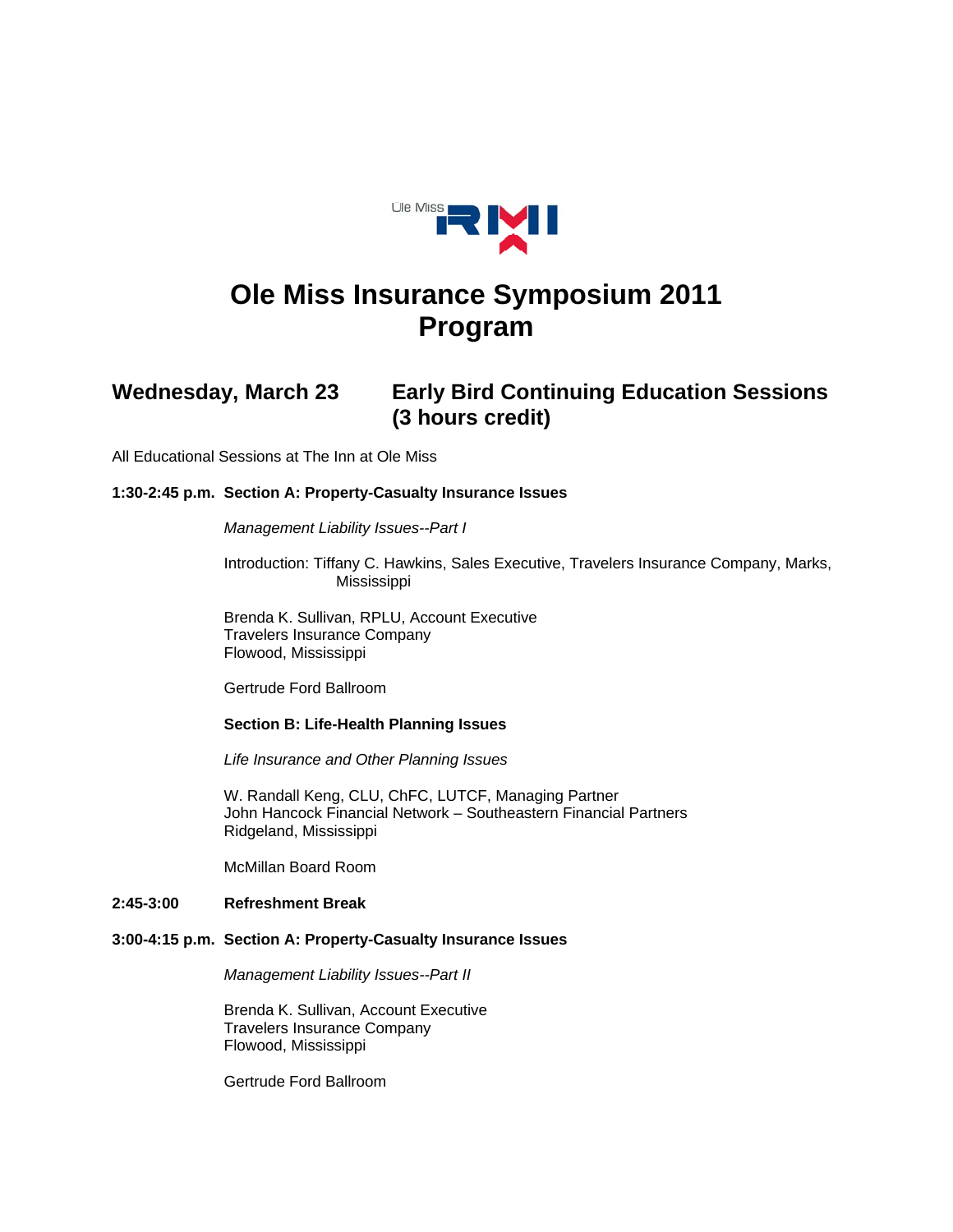#### **Wednesday, March 23 (cont'd)**

#### **3:00-4:15 p.m. Section B: Life-Health Planning Issues**

*Protect, Preserve, and Grow Revenue with Voluntary Benefits and Value Added Services* 

James H. Hinton, Jr., State Manager Colonial Supplemental Insurance Ridgeland, Mississippi

 Belinda Maffei, Broker Marketing Manager Colonial Life & Accident Insurance Company Columbia, South Carolina

McMillan Board Room

# **Wednesday, March 23 Welcome Reception**

 Oxford-University Club 265 North Lamar Boulevard (just north of the Courthouse Square) 5:30-7:00 p.m. Sponsored by Webb, Sanders, & Williams, P.L.L.C.

# **Thursday, March 24 Main Program Sessions (6 hours credit)**

All Sessions at The Inn at Ole Miss

#### **7:30-8:10 a.m. Registration & Continental Breakfast**

#### **8:10-8:30 a.m. Welcome Session**

Dr. Daniel W. Jones, Chancellor, The University of Mississippi

Hon. Mike Chaney, Commissioner, Mississippi Insurance Department, Jackson, Mississippi

Gertrude Ford Ballroom

#### **8:30-9:20 a.m. National Developments in Regulatory and Political Issues (1 hour credit)**

 Introduction: Ike Trotter, CLU, ChFC, Principal, Ike Trotter Agency, LLC, Greenville, Mississippi

Robert A. Miller President-Elect, National Association of Insurance and Financial Advisors Principal, Miller-Pomerantz and Associates New York, New York

Gertrude Ford Ballroom

# **9:20-9:30 a.m. Refreshment Break**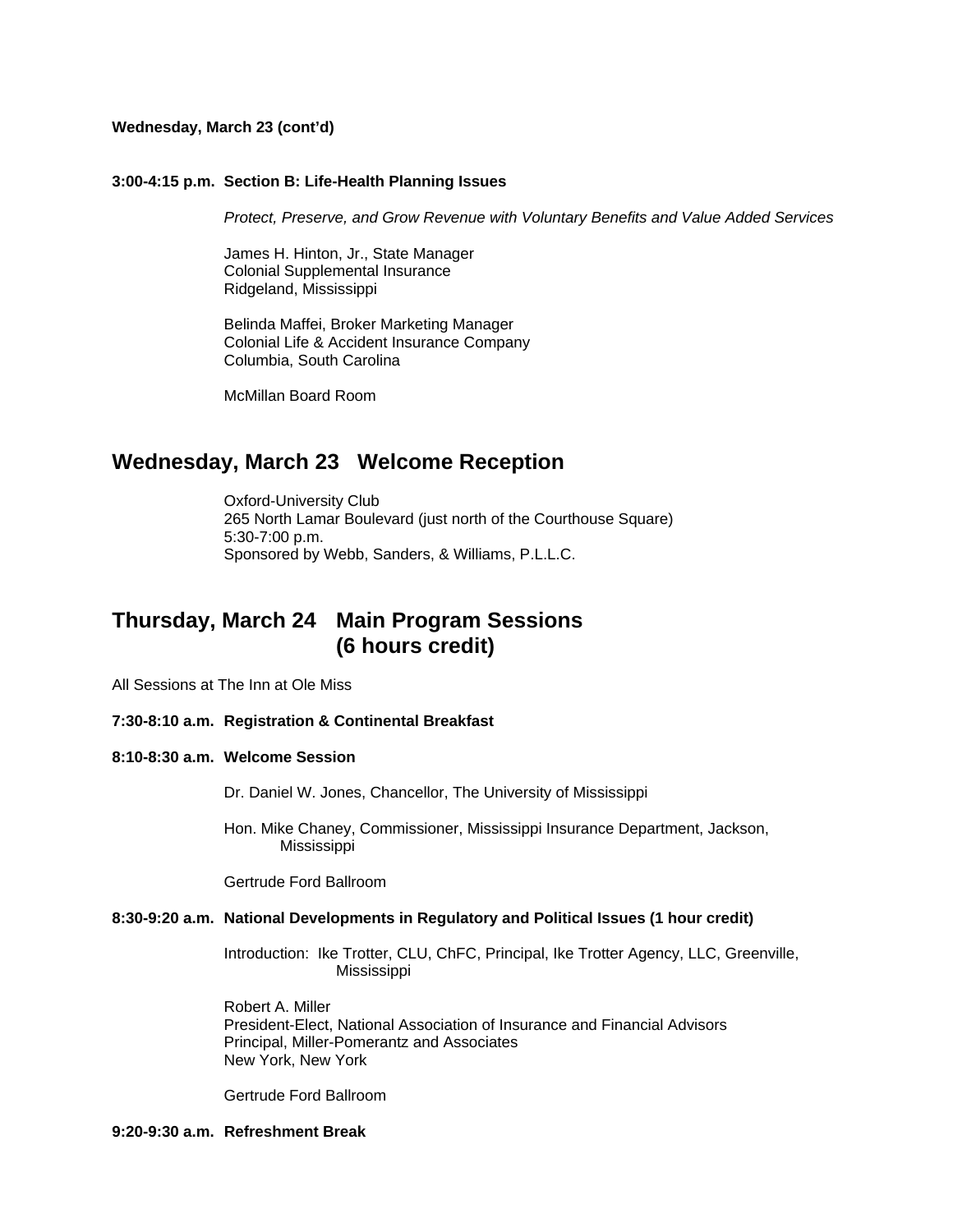#### **Thursday, March 24 (cont'd)**

#### **9:30-10:20 a.m. Developments in Personal Lines Insurance (1 hour credit)**

Introduction: Ronald P. Tubertini, CIC, President and CEO, SouthGroup Insurance and Financial Services, Inc., Jackson, Mississippi

Cynthia Young, President Encompass Insurance Company Northbrook, Illinois

Gertrude Ford Ballroom

## **9:30-10:20 a.m. Best Practices in Extended and Long-Term Care Insurance Planning (1 hour credit)**

John Wall, Divisional Vice President

Gary L. Roden, CLTC, Regional Vice President

 Genworth Long-Term Care Richmond, Virginia and Jacksonville Beach, Florida

McMillan Board Room

# **10:20-10:30 a.m. Refreshment Break**

#### **10:30-11:20 a.m. Insurance Markets – A Small Company View (1 hour credit)**

 Introduction: Ned Mitchell, Director, SouthGroup Insurance and Financial Services, Inc., Cleveland, Mississippi

Douglas A. Gaudet, CPCU, President and Chief Executive Officer Penn Millers Insurance Company Wilkes-Barre, Pennsylvania

Gertrude Ford Ballroom

### **10:30-11:20 a.m. Current Financial Planning Issues (1 hour credit)**

 Michael J. Axton, CLU, ChFC LPL Financial Laurel, Mississippi

McMillan Board Room

# **11:20-11:30 a.m. Refreshment Break**

### **11:30 a.m.-12:20 p.m. The Property/Casualty Insurance Industry in a New Economic Environment (1 hour credit)**

 Introduction: Charlene Smith, Marketing Representative, Union Standard Insurance Group, Meridian, Mississippi

 William R. Berkley, Chairman and Chief Executive Officer W.R. Berkley Corporation Greenwich, Connecticut Gertrude Ford Ballroom